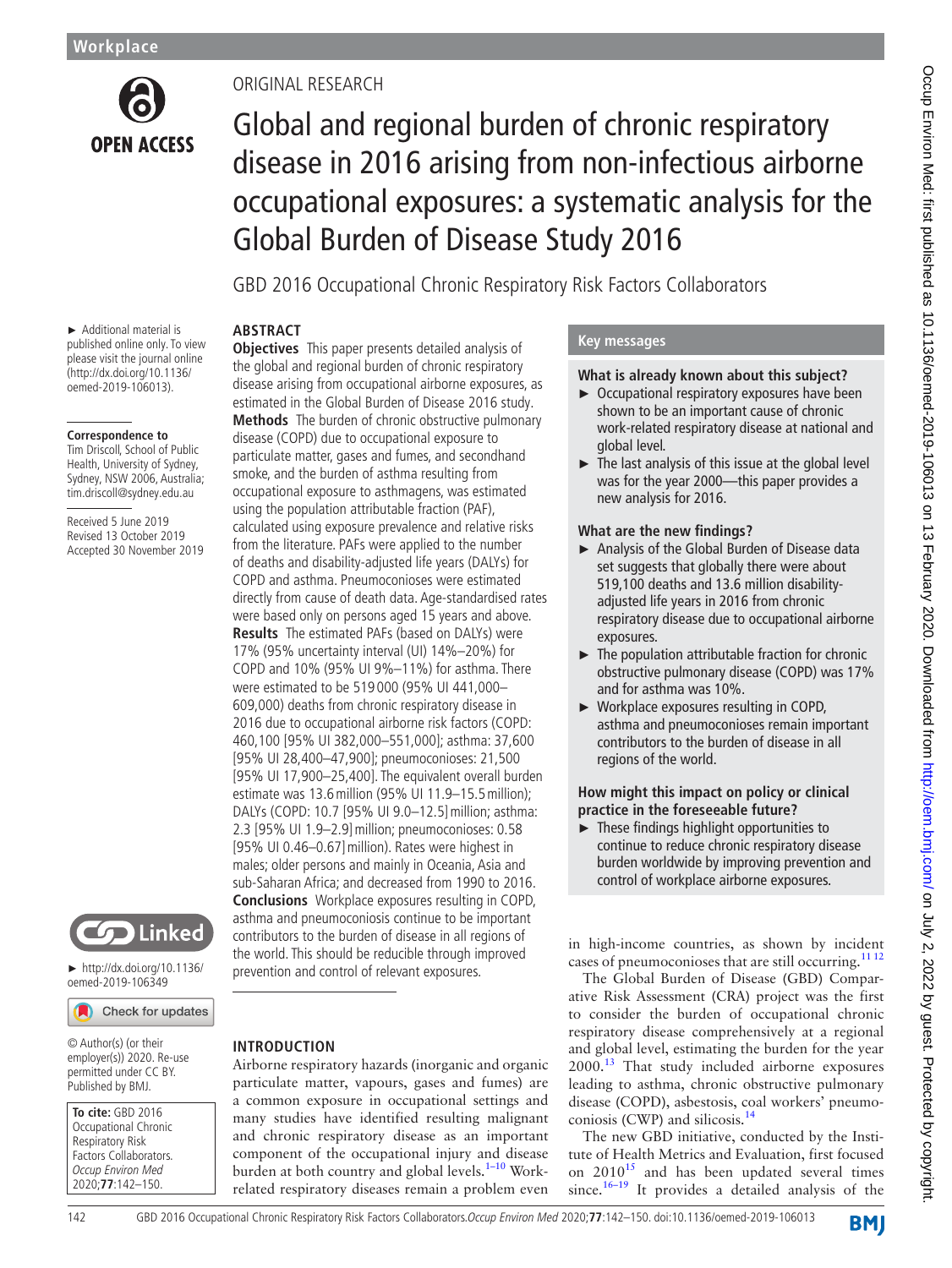burden of disease and injury overall and arising from specific risk factors. One set of those risk factors comprises occupational exposures,[18](#page-7-6)but no detailed analysis of the occupational risk factor results has been undertaken.

This paper presents a detailed analysis of the global and regional burden of chronic respiratory disease arising from noninfectious occupational airborne exposures, as estimated in the GBD [20](#page-7-7)16 study. Malignant occupational respiratory disease<sup>20</sup> and an overview of all occupational risk factors $21$  are considered in companion papers.<sup>[20](#page-7-7)</sup>

#### **Methods**

#### **General approach**

The general methodology used in GBD 2016 is described elsewhere, $^{18}$  as is the overall approach to occupational risk factors.<sup>[21](#page-7-8)</sup> These methods are briefly summarised here. A more detailed description is provided here of the analyses of occupational exposures to particulate matter, gases and fumes (PMGF), secondhand smoke (SHS), asthmagens and pneumoconiotic dusts and their associated outcomes.

The burden of occupational respiratory disease for PMGF and SHS (causing COPD) and for asthmagens was estimated using the population attributable fraction (PAF), that is, the proportion of deaths or disability-adjusted life years (DALYs) that would not have occurred if exposure was at the theoretical minimum risk exposure level; this was then used to estimate attributable numbers of deaths or DALYs. The PAF requires information on the relative risk of the disease due to the exposure of interest and the proportion of the target population exposed. Pneumoconioses were estimated directly as part of the overall GBD estimates of prevalence and deaths for each included cause. Age-standardised rates (per 100000 people) were based only on persons aged 15 and above. Results were calculated for all years from 1990 to 2016, inclusive; the 2016 findings are the focus of this paper. The socio-demographic index (SDI) is a composite indicator of development status based on total fertility rate, mean education for those aged 15 and older and lag distributed income per capita.<sup>18</sup>Region-specific, SDI-specific and global results are reported here. Country-specific information is available through the GBD Compare data visualisation.<sup>[22](#page-7-9)</sup> Highincome countries were defined as countries in the Australasia, high-income North America, Western Europe and Asia Pacific regions, and low/middle-income (LMI) countries as all other countries. Employment data came from the International Labour Organization Labour Force, $^{23}$  supplemented where necessary by sub-national data sources and modelling. PAFs for all carcinogens except asbestos were estimated for each age-sex-country group using the equation based on Levin<sup>[24](#page-8-0)</sup>:

$$
PAF = \frac{\sum_{x=1}^{n} RR(x)P(x) - 1}{\sum_{x=1}^{n} RR(x)P(x)}
$$

where  $P(x)$  is the proportion of persons exposed at level x in the relevant population and  $RR(x)$  is the relative risk corresponding to exposure level x.

#### **PMGF and SHS**

Industry was used as a proxy for exposure to PMGF because we identified no suitable and valid data sources at a country or global level of exposure to PMGF, either singly or to PMGF as a group. Current industry was used as the basis of exposure estimates, but the estimates of proportions exposed (ie, workers who experienced more than trivial exposure) within

each industry (nine categories—see [online supplementary](https://dx.doi.org/10.1136/oemed-2019-106013) [table S1\)](https://dx.doi.org/10.1136/oemed-2019-106013) were designed to take into account past exposure (to estimate ever exposed), given that both past and current exposure appear to increase the risk of COPD. Estimates of proportion exposed at lower and higher levels in high income and LMI countries were based on sparse published data (see [online supplementary material\)](https://dx.doi.org/10.1136/oemed-2019-106013) and expert opinion by GBD collaborators [\(online supplementary table S1](https://dx.doi.org/10.1136/oemed-2019-106013)). Information on risk was obtained by conducting a systematic review of international literature and meta-analysis (unpublished) of relevant results.[5 25](#page-7-11) Relative risks in these studies were for COPD greater than or equal toGlobal Initiative for Chronic Obstructive Lung Disease(GOLD) stage II: defined as requiring non-reversibility after using bronchodilators for provocation, a forced expiratory volume in one second/forced vital capacity (FEV<sub>1</sub>/ FVC) ratio of less than 0.70 and an  $FEV_1$  of less than 80% predicted.<sup>[26](#page-8-1)</sup> Relative risk estimates were used for an overall 'lower' level (RR=1.44; 95% CI 1.07–1.95) and an overall 'higher' level (RR= $2.31$ ; 95% CI 1.45 to 3.73) of exposure to the agents of concern ('higher' and 'lower' were based on the exposure descriptions in the papers).<sup>5 25</sup> The reference group was persons not working and persons working in trade, finance or service industries. The prevalence of exposure to PMGF was determined using the following equation:

1) Prevalence of 
$$
Exposure_{c,y,s,a,l} = \sum_{EA} Proportion_{EAC,y} * EAP_{c,y,s}
$$
  
  $*Exposure level proportionEA$ 

where  $EAP =$  economically active population,  $c =$  country, s  $=$  sex, EA  $=$  economic activity,  $l =$  level of exposure, y  $=$ year and  $a = age$ .

Exposure information on SHS was based on the CAREX (Carcinogen Exposure) database, which provides industryspecific information from 1990 to 1993 on the prevalence of exposure to various carcinogens in countries of Western Europe, $27$  as described elsewhere.<sup>[20](#page-7-7)</sup> The relevant relative risks were those used for SHS in the general GBD 2016 analysis.<sup>18</sup>

#### **Asthmagens**

Exposure and relative risks for asthmagens were based on the current occupation distribution (eight categories—see [online](https://dx.doi.org/10.1136/oemed-2019-106013) [supplementary table S2\)](https://dx.doi.org/10.1136/oemed-2019-106013) because there were no suitable and valid data sources at a country or global level describing exposure to the wide range of occupational asthmagens. All relative risk information, except that for agricultural occupations, came from a study by Karjalainen and coworkers, a comprehensive national population study of incident asthma.[7 8](#page-7-12) Relative risks for agricultural occupations were based on a study by Kogevinas and coworkers, $28$  using a weighted average of the separate estimates for 'farmers' and 'agricultural' workers provided in the paper. This information was used because the results were thought to be more generalisable to agriculture in the rest of the world, especially for LMI regions. Separate risks were available and used for males and females (except for agricultural operations), although the sex-specific risks were similar and within the limits of random variation. The same relative risks were used for all age groups. The counterfactual was persons not working and administrative workers. Byssinosis was included as asthma for the purposes of the analysis. The prevalence of exposure to asthmagens was determined using the following equation:

2) Prevalence of Exposure<sub>c,y,s,a</sub> =  $\sum_{EA}$  Proportion<sub>occc,y</sub> \* EAP<sub>c,y,s,</sub>

where  $EAP =$  economically active population,  $c =$  country, s  $=$  sex, OCC  $=$  occupation,  $y =$  year and  $a =$  age.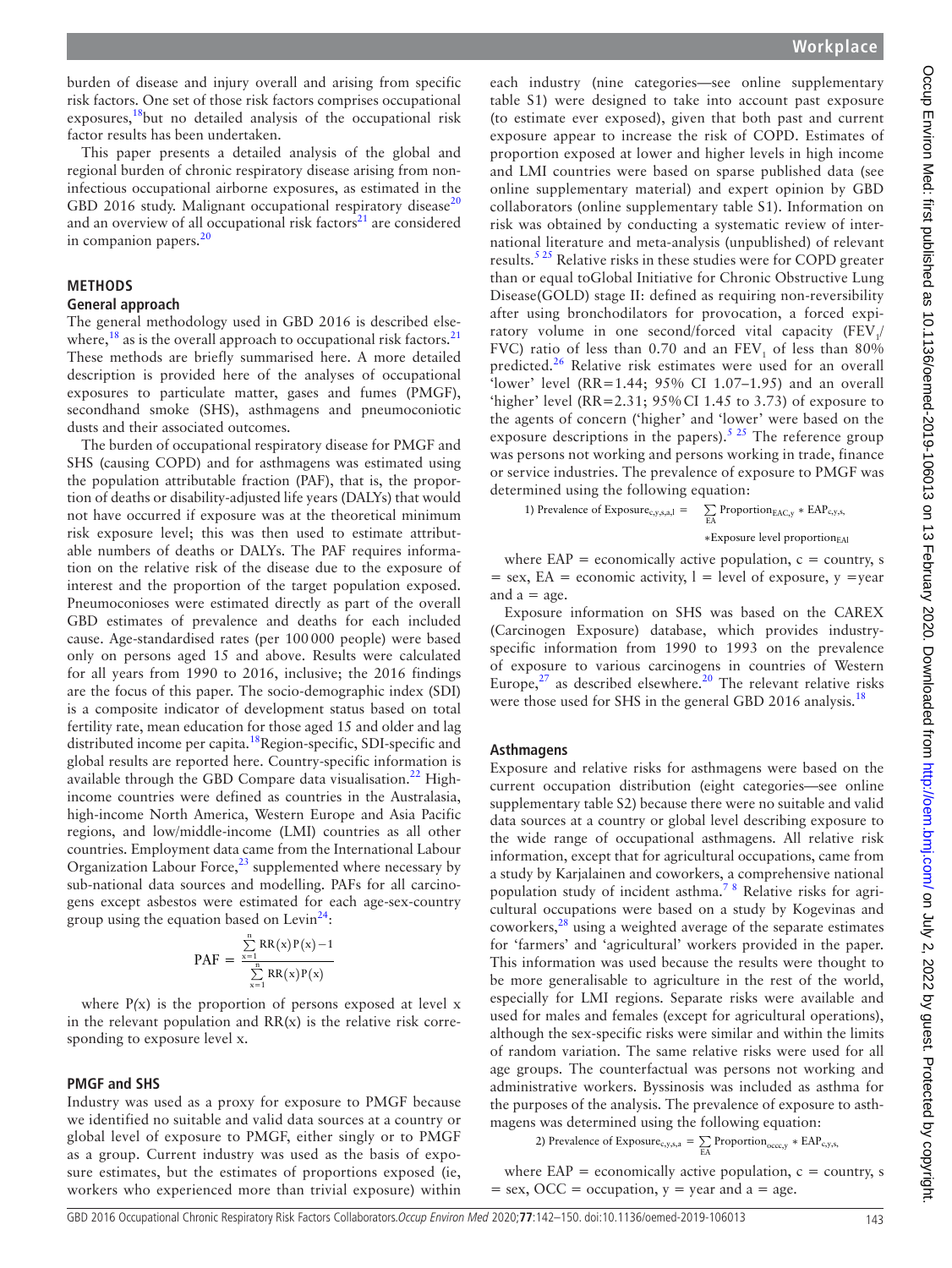#### **Pneumoconiotic dusts**

As mentioned, pneumoconioses were estimated directly as part of the overall GBD estimates of prevalence and deaths for each included cause, rather than using the attributable fraction approach. The methods used are described elsewhere.<sup>29</sup> The attributable fraction is essentially 100% because virtually all pneumoconioses arise as a result of occupational exposure. Sepa rate estimates were available for silicosis, asbestosis and CWP, with the remaining cases grouped under an 'other pneumoconiosis' category.[23](#page-7-10)

# **Statistical approach**

The main modelling and analyses employed to produce the GBD 2016 data, and the calculation and use of 95% uncertainty intervals (95% UI), were as described elsewhere.<sup>[18 21](#page-7-6)</sup> Uncertainty intervals are primarily presented in detail in the tables to assist with the flow of the text.

#### **Results**

There were estimated to be about 519000 (95% UI 441000–609000) deaths from chronic respiratory disease in 2016 due to occupational airborne risk factors. The vast majority (460000 [95% UI 382000–551000]; 89%) of these were due to COPD arising from PMGF and SHS. The remaining deaths were from asthma (37600 [95% UI 28400–47900]; 7%), due to exposure to a range of asthmagens, and from pneumo coniosis (21500 [95% UI 17900–25400]; 4%), arising from exposure to pneumoconiotic dusts. Males accounted for 75% (390000) of the deaths overall and between 69% (asthmagens) and 88% (pneumoconiotic dusts) for individual risk factors. The relative contribution of the different risk factors was similar when the burden was measured in terms of DALYs (13.6 [95% UI 11.9–15.5]million DALYs overall; COPD: 10.7 [95% UI 9.0–12.5]million; asthma: 2.3 [95% UI 1.9–2.9] million; pneu moconioses: 0.58 [95% UI 0.49–0.67] million), with 79% of the DALYs due to PMGF and SHS. Males accounted for 73% (9.9 million) of the DALYs ([table](#page-2-0) 1).

# **PMGF and SHS**

The PAF for COPD arising from occupational exposures was 17% (95% UI 14%–20%) for DALYs (16% for deaths), ranging from a low of 10% in Central sub-Saharan Africa to 21% in East Asia ([table](#page-3-0) 2). The PAF was much higher in males (21%) than females (11%) and peaked at about 24% in 60–64-year -old males. The highest number of deaths and the highest rate of deaths from COPD due to occupational exposures occurred in the older age groups, often beyond usual retirement age. Males had three to four times the number and rate of deaths compared with females. The peak for number of DALYs occurred in the 65–74year age group, but the rate of DALYs increased consider ably with age and was highest in the 75–84year group for both males and females [\(online supplementary figures S1-S4](https://dx.doi.org/10.1136/oemed-2019-106013)).

By far the highest number of deaths and DALYs from COPD occurred in East Asia and South Asia, the regions with the largest populations, which together accounted for about 71% of both measures. The highest rates of deaths were in Oceania, South Asia and East Asia, the rates in these three regions being consid erably higher than elsewhere (the lowest rates were in highincome Asia Pacific and Eastern Europe).

<span id="page-2-0"></span>The same regions had the highest DALY rates (the lowest DALY rates were in Andean Latin America, high-income Asia Pacific and the Caribbean). Rates tended to be higher in low-middle and middle SDI regions, and there was considerable variation between regions.

|                           |                     | Deaths                                                                                                                |                     |      |                       | <b>DALYS</b>          |                         |               | <b>PAFst</b>                                   |                 |
|---------------------------|---------------------|-----------------------------------------------------------------------------------------------------------------------|---------------------|------|-----------------------|-----------------------|-------------------------|---------------|------------------------------------------------|-----------------|
| <b>Risk factor</b>        | Total               | Females                                                                                                               | Males‡              | 8%   | Males                 | Females               | <b>Total</b>            | Males<br>1.96 | Females                                        | Total           |
| Asthmagens                | 26103               | 11471                                                                                                                 | 37574               |      | 7.2 1468347           | 871133                | 2339480                 | 17.2 13.0     |                                                | 9.9             |
|                           | $(17900 - 35300)$   | $(8700 - 15200)$                                                                                                      | $(28400 - 47900)$   |      | $(141200 - 1874300)$  | $(666100 - 1109600)$  | $(1860900 - 2923300)$   |               | $(12.0 - 14.0)$ $(6.3 - 8.0)$                  | $(9.0 - 11.0)$  |
| PMGF+SHS**                | 343122              | 116958                                                                                                                | 460080              | 88.6 | 7969986               | 2717967               | 10687953                | 21.0<br>78.6  | 11.0                                           | 17.0            |
|                           | $(270900 - 422000)$ | $(87100 - 153300)$                                                                                                    | $(381500 - 551300)$ |      | $(6518000 - 9469200)$ | $(2143400 - 3328600)$ | $(9019900 - 12517000)$  |               | $(18.0 - 25.0)$ $(9.0 - 13.0)$ $(14.0 - 20.0)$ |                 |
| Pneumoconiotic dusts      | 18997               |                                                                                                                       | 21488               | 41   | 518917                | 58060                 | 576977                  | 4.2 100       | $\overline{00}$                                | $\overline{00}$ |
|                           | $(15500 - 22700)$   | $(2100 - 3200)$                                                                                                       | $(17900 - 25400)$   |      | $(439900 - 611300)$   | $(0010 - 00 + 6t)$    | $(493600 - 673500)$     |               |                                                |                 |
| Total                     | 388222              | 130920                                                                                                                | 519142              |      | 100.0 9957269         | 3647170               | 13604438                | 100.0 19.0    | 9.0                                            | 15.0            |
|                           | $(313900 - 466600)$ | $(100500 - 167700)$                                                                                                   | $(441000 - 608900)$ |      | (8520200-11450300)    | $(3010800 - 4335200)$ | $(11912000 - 15502800)$ |               | $(16.0-22.0)$ $(7.0-11.0)$ $(13.0-17.0)$       |                 |
| +PAFs (%) based on DALYs. |                     | *DALYs=disability-adjusted life years; PAF=population attributable fraction.                                          |                     |      |                       |                       |                         |               |                                                |                 |
|                           |                     | #The numbers in brackets in the whole table are 95% uncertainty intervals.                                            |                     |      |                       |                       |                         |               |                                                |                 |
|                           |                     | §Percentage of chronic respiratory disease deaths due to occupational risk factors that were due to this risk factor. |                     |      |                       |                       |                         |               |                                                |                 |
|                           |                     | TPercentage of chronic respiratory disease DALYs due to occupational risk factors that were due to this risk factor.  |                     |      |                       |                       |                         |               |                                                |                 |

\*\*Particulate matter, gases and fumes (PMGF) and secondhand smoke (SHS) causing chronic obstructive pulmonary disease.

\*\*Particulate matter, gases and furnes (PMGF) and secondhand smoke (SHS) causing chronic obstructive pulmonary disease.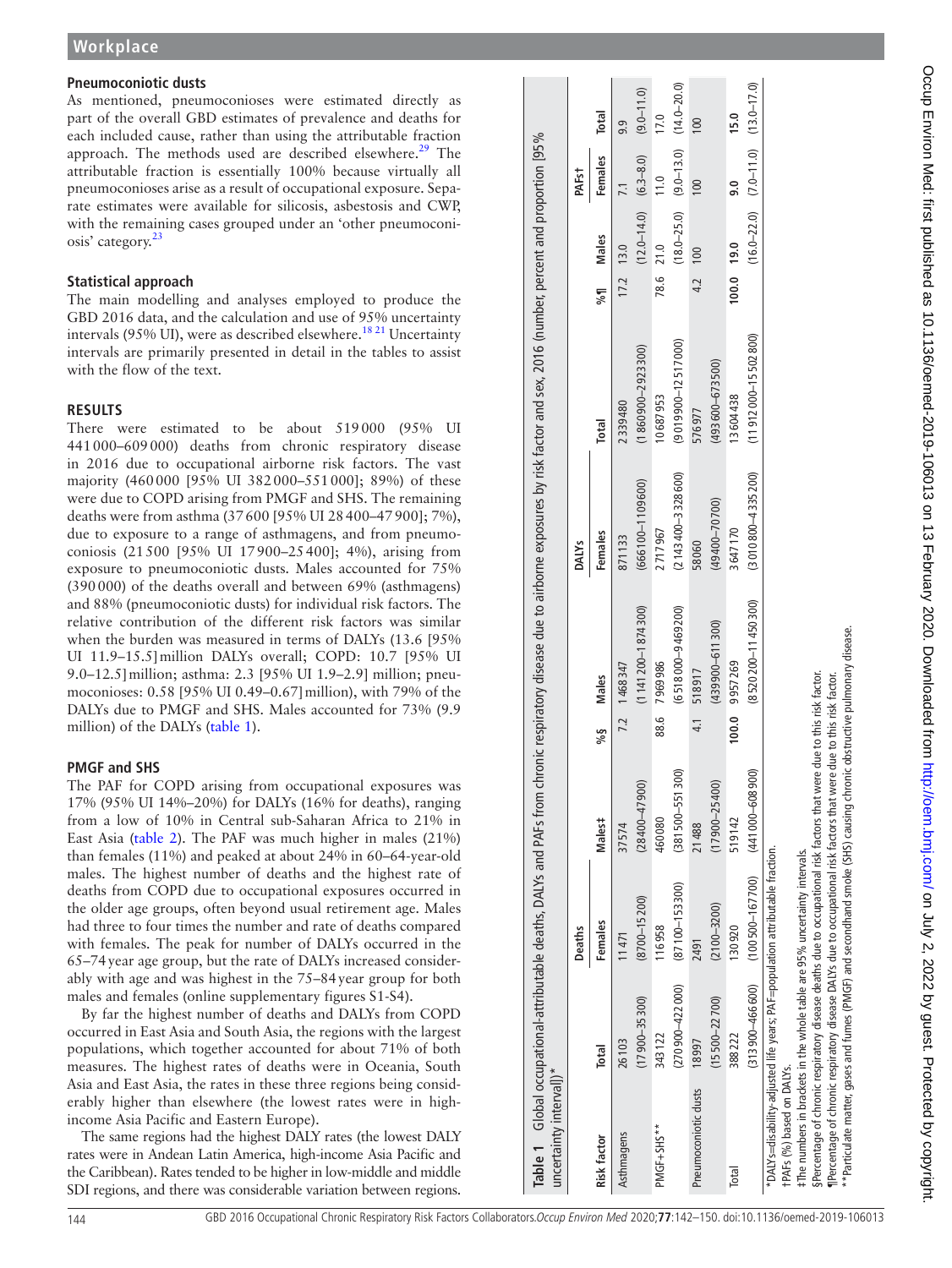<span id="page-3-0"></span>**Table 2** Deaths, YLLs, YLDs, DALYs and PAFs from COPD due to occupational exposure to PMGF and SHS, by region, 2016 (number, percent, rate, proportion)\*

|                               | <b>Deaths</b> | <b>Deaths</b> | <b>YLLs</b> | <b>YLDs</b> | <b>DALYs</b> | <b>DALYs</b>  | <b>Deaths</b> | <b>YLLs</b> | <b>YLDs</b> | <b>DALYs</b> | <b>YLL</b> | <b>YLD</b>       | PAF       | PAF      |
|-------------------------------|---------------|---------------|-------------|-------------|--------------|---------------|---------------|-------------|-------------|--------------|------------|------------------|-----------|----------|
| Region                        | number        | $\frac{0}{0}$ | number      | number      | number       | $\frac{0}{0}$ | ratet         | ratet       | ratet       | ratet        | $% \pm$    | $%$ <sup>+</sup> | (deaths)§ | (DALYs)¶ |
| High-income North America     | 16669         | 3.6           | 287084      | 154716      | 441800       | 4.1           | 9.8           | 173         | 95          | 267          | 65.0       | 35.0             | 9.4       | 11.9     |
| Australasia                   | 1047          | 0.2           | 15975       | 4922        | 20897        | 0.2           | 7.7           | 122         | 39          | 161          | 76.4       | 23.6             | 10.0      | 13.1     |
| High-income Asia Pacific      | 5150          | 1.1           | 61981       | 70847       | 132828       | 1.2           | 4.8           | 61          | 76          | 136          | 46.7       | 53.3             | 12.0      | 15.5     |
| <b>Western Europe</b>         | 18258         | 4.0           | 250656      | 73485       | 324141       | 3.0           | 7.8           | 113         | 35          | 148          | 77.3       | 22.7             | 9.1       | 11.6     |
| Southern Latin America        | 2844          | 0.6           | 44526       | 4967        | 49493        | 0.5           | 10.8          | 174         | 20          | 194          | 90.0       | 10.0             | 12.2      | 14.3     |
| Eastern Europe                | 6391          | 1.4           | 119566      | 21018       | 140584       | 1.3           | 6.3           | 119         | 21          | 140          | 85.0       | 15.0             | 12.7      | 13.6     |
| <b>Central Europe</b>         | 4622          | 1.0           | 78183       | 20299       | 98482        | 0.9           | 7.9           | 136         | 36          | 172          | 79.4       | 20.6             | 12.2      | 13.9     |
| Central Asia                  | 2584          | 0.6           | 51612       | 8277        | 59889        | 0.6           | 10.1          | 190         | 29          | 219          | 86.2       | 13.8             | 16.4      | 16.8     |
| <b>Central Latin America</b>  | 7042          | 1.5           | 107850      | 25554       | 133404       | 1.2           | 9.3           | 139         | 31          | 171          | 80.8       | 19.2             | 13.6      | 15.1     |
| Andean Latin America          | 1241          | 0.3           | 17903       | 4217        | 22120        | 0.2           | 7.1           | 99          | 23          | 122          | 80.9       | 19.1             | 15.3      | 16.1     |
| Caribbean                     | 1191          | 0.3           | 20636       | 3576        | 24213        | 0.2           | 7.2           | 126         | 22          | 147          | 85.2       | 14.8             | 13.2      | 14.2     |
| <b>Tropical Latin America</b> | 9936          | 2.2           | 179699      | 25150       | 204849       | 1.9           | 13.7          | 239         | 32          | 271          | 87.7       | 12.3             | 15.1      | 17.3     |
| East Asia                     | 171300        | 37.2          | 2634163     | 592605      | 3226768      | 30.2          | 31.5          | 461         | 99          | 560          | 81.6       | 18.4             | 18.8      | 20.5     |
| Southeast Asia                | 28029         | 6.1           | 508878      | 350306      | 859183       | 8.0           | 15.0          | 252         | 164         | 415          | 59.2       | 40.8             | 18.3      | 18.7     |
| Oceania                       | 886           | 0.2           | 21518       | 3182        | 24700        | 0.2           | 35.9          | 767         | 107         | 874          | 87.1       | 12.9             | 13.9      | 13.1     |
| North Africa and Middle East  | 9834          | 2.1           | 193777      | 69764       | 263541       | 2.5           | 6.9           | 125         | 42          | 167          | 73.5       | 26.5             | 12.4      | 12.8     |
| South Asia                    | 157117        | 34.1          | 3049410     | 1176092     | 4225502      | 39.5          | 34.8          | 626         | 227         | 853          | 72.2       | 27.8             | 15.9      | 16.5     |
| Southern sub-Saharan Africa   | 2117          | 0.5           | 39719       | 15450       | 55169        | 0.5           | 11.2          | 197         | 72          | 269          | 72.0       | 28.0             | 12.7      | 12.3     |
| Western sub-Saharan Africa    | 4775          | 1.0           | 105149      | 39099       | 144248       | 1.3           | 7.9           | 144         | 49          | 192          | 72.9       | 27.1             | 16.2      | 15.6     |
| Eastern sub-Saharan Africa    | 7716          | 1.7           | 154524      | 46238       | 200761       | 1.9           | 12.3          | 217         | 60          | 277          | 77.0       | 23.0             | 19.4      | 18.3     |
| Central sub-Saharan Africa    | 1333          | 0.3           | 27051       | 8328        | 35379        | 0.3           | 7.3           | 130         | 36          | 166          | 76.5       | 23.5             | 9.8       | 9.5      |
| High SDI                      | 41455         | 9.0           | 630080      | 319949      | 950029       | 8.9           | 7.7           | 122         | 65          | 187          | 66.3       | 33.7             | 9.8       | 12.4     |
| High-middle SDI               | 55985         | 12.2          | 855050      | 280400      | 1135450      | 10.6          | 12.6          | 191         | 63          | 253          | 75.3       | 24.7             | 15.7      | 17.4     |
| Middle SDI                    | 185785        | 40.4          | 3067814     | 1016253     | 4084066      | 38.2          | 24.0          | 377         | 110         | 486          | 75.1       | 24.9             | 17.9      | 19.3     |
| Low-middle SDI                | 156339        | 34.0          | 2995849     | 971878      | 3967727      | 37.1          | 29.5          | 522         | 169         | 691          | 75.5       | 24.5             | 15.9      | 16.2     |
| Low SDI                       | 20517         | 4.5           | 421068      | 129612      | 550681       | 5.2           | 16.2          | 291         | 83          | 374          | 76.5       | 23.5             | 15.2      | 14.9     |
| Global                        | 460080        | 100.0         | 7969861     | 2718092     | 10687953     | 100.0         | 18.1          | 309         | 103         | 412          | 74.6       | 25.4             | 15.7      | 16.8     |

\*YLL=years of life lost; YLD=years of life lived with disability; DALYs=disability-adjusted life years; PAF=population attributable fraction; COPD=chronic obstructive pulmonary disease; PMGF=particulate matter, gases and fumes; SHS=secondhand smoke.

†Per 100 000 persons.

‡Percentage of DALYs.

§Percentage of all COPD deaths due to occupational exposures.

¶Percentage of all COPD DALYs due to occupational exposures.

SDI, socio-demographic index.

Seventy-five percent of the DALYs were due to years of life lost (YLLs); this predominance of YLLs was seen in nearly all regions ([table](#page-3-0) 2). Information on the separate contribution of SHS to COPD is presented in the [online supplementary material](https://dx.doi.org/10.1136/oemed-2019-106013).

#### **Asthmagens**

The PAF for asthma from occupational exposures was estimated to be 9.9% (95% UI 9.0%–10.9%) based on DALYs (8.9% [95% UI 7.8–10.1%] based on deaths), ranging from 4.1% in Central sub-Saharan Africa to 12.0% in South Asia [\(table](#page-4-0) 3). The PAF was higher for males (13%) than females (7%) and peaked at around 18% between the ages of about 35 and 49 years.

Deaths arising from occupational exposure to asthmagens occurred at all ages from 15 to 79 years, but the highest numbers occurred in persons aged 55–64 and the highest rates in persons aged 65–79. The burden was spread more evenly across age groups in terms of DALYs, with the highest number of DALYs in the 45–54year age group and the highest rates in the 55–64year age group ([online supplementary figures S5-S8\)](https://dx.doi.org/10.1136/oemed-2019-106013).

The highest number of deaths occurred in South Asia and Southeast Asia, and rates were highest in the low and low-middle SDI regions, particularly Oceania, South Asia and Southeast Asia (the lowest rates were in Western Europe and Central Europe). A similar pattern was seen for DALYs (the lowest rates were in

East Asia and Tropical Latin America). Overall, YLLs and years of life with disability each contributed about 50% to the DALYs. However, low and low-middle SDI regions had a much higher proportion of DALYs due to YLLs compared with high-income regions, reflecting that a higher proportion of deaths occurred at younger ages in these regions compared with the high and highmiddle SDI regions [\(table](#page-4-0) 3).

# **Pneumoconiotic dusts**

The PAF for all pneumoconioses was assumed to be 100%. Silicosis (48%) was the largest specific cause of death from pneumoconiosis, ahead of asbestosis (16%) and CWP (12%), but about one-quarter of the deaths were classified in the 'other pneumoconiosis' category. There was a similar distribution between pneumoconiosis categories in terms of DALYs [\(table](#page-5-0) 4). The number of deaths increased with age until age 85 years and over, and the age-standardised death rates were highest in the older age groups. There was a broader distribution of DALYs across age groups, and although the rates still increased with increasing age, the rate was highest in the 75–84year age group [\(online](https://dx.doi.org/10.1136/oemed-2019-106013) [supplementary figures S9-S12](https://dx.doi.org/10.1136/oemed-2019-106013)).

The highest number of deaths and DALYs overall and for silicosis and CWP occurred in East Asia, South Asia and Western Europe, with high-income North America replacing East Asia for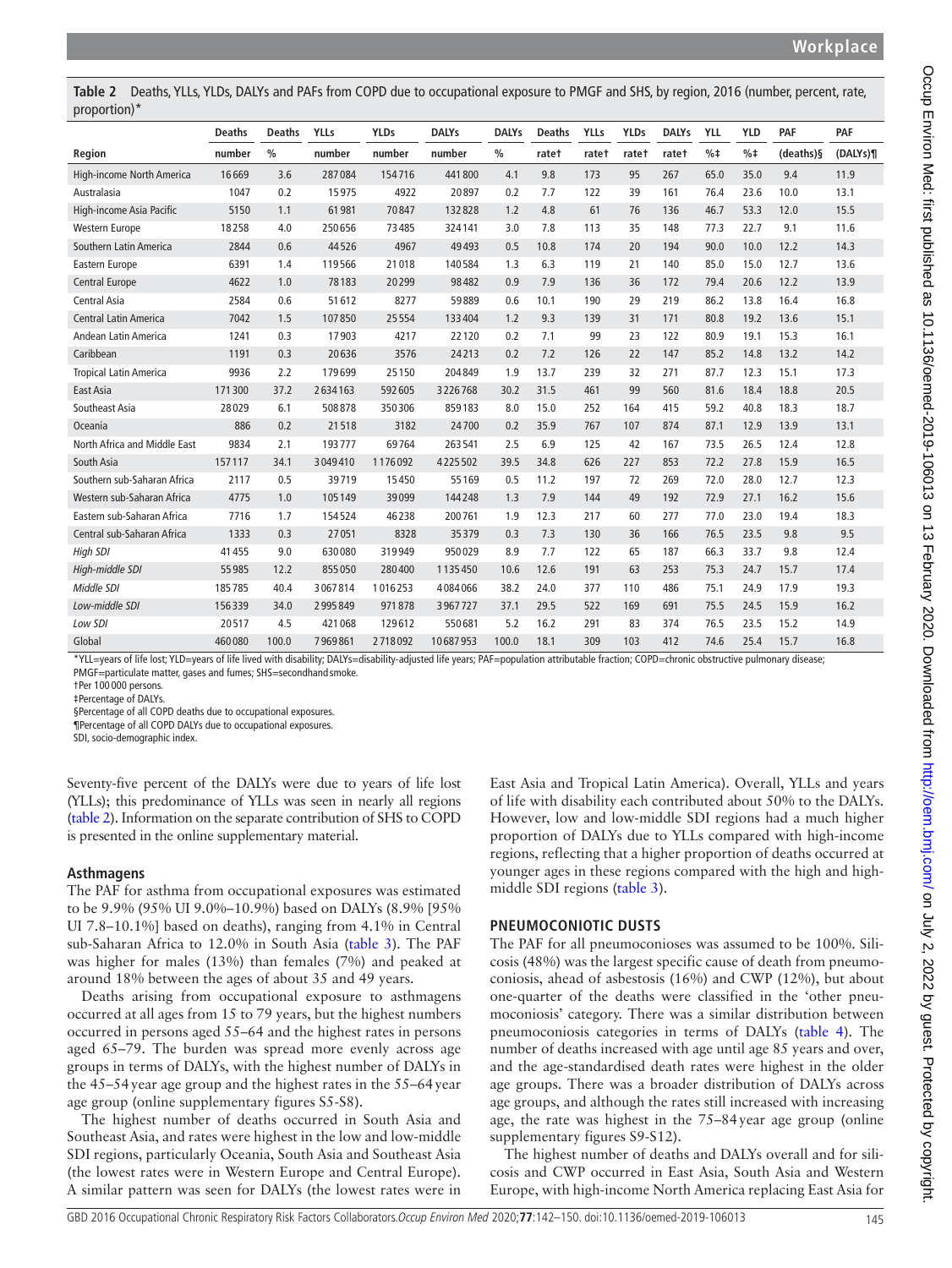<span id="page-4-0"></span>**Table 3** Deaths, YLLs, YLDs, DALYs and PAFs from asthma due to occupational exposure to asthmagens, by region, 2016 (number, percent, rate, proportion)\*

| - . -  - - - <sub>/</sub>     |               |               |             |             |              |               |               |             |             |              |            |            |            |         |
|-------------------------------|---------------|---------------|-------------|-------------|--------------|---------------|---------------|-------------|-------------|--------------|------------|------------|------------|---------|
|                               | <b>Deaths</b> | <b>Deaths</b> | <b>YLLs</b> | <b>YLDs</b> | <b>DALYs</b> | <b>DALYs</b>  | <b>Deaths</b> | <b>YLLs</b> | <b>YLDs</b> | <b>DALYs</b> | <b>YLL</b> | <b>YLD</b> | PAF        | PAF     |
| Region                        | number        | $\frac{0}{0}$ | number      | number      | number       | $\frac{0}{0}$ | ratet         | ratet       | ratet       | ratet        | $% \pm$    | $% \pm$    | (deaths) § | (DALYs) |
| High-income North America     | 388           | 1.0           | 15269       | 71605       | 86873        | 3.7           | 0.3           | 10.6        | 50.2        | 60.7         | 17.6       | 82.4       | 8.8        | 10.7    |
| Australasia                   | 23            | 0.1           | 857         | 11291       | 12148        | 0.5           | 0.2           | 7.4         | 100.1       | 107.5        | 7.1        | 92.9       | 4.3        | 9.0     |
| High-income Asia Pacific      | 135           | 0.4           | 3493        | 34431       | 37923        | 1.6           | 0.2           | 4.2         | 46.3        | 50.5         | 9.2        | 90.8       | 2.6        | 8.0     |
| <b>Western Europe</b>         | 182           | 0.5           | 6525        | 94309       | 100834       | 4.3           | 0.1           | 3.6         | 55.8        | 59.4         | 6.5        | 93.5       | 2.8        | 8.4     |
| Southern Latin America        | 46            | 0.1           | 1558        | 12849       | 14407        | 0.6           | 0.2           | 6.2         | 51.6        | 57.8         | 10.8       | 89.2       | 4.9        | 7.5     |
| Eastern Europe                | 204           | 0.5           | 6750        | 34060       | 40810        | 1.7           | 0.2           | 7.2         | 38.1        | 45.2         | 16.5       | 83.5       | 5.2        | 8.2     |
| <b>Central Europe</b>         | 59            | 0.2           | 1877        | 16773       | 18650        | 0.8           | 0.1           | 3.6         | 34.7        | 38.3         | 10.1       | 89.9       | 3.4        | 8.2     |
| <b>Central Asia</b>           | 166           | 0.4           | 5423        | 13953       | 19376        | 0.8           | 0.6           | 17.5        | 42.9        | 60.4         | 28.0       | 72.0       | 8.0        | 9.4     |
| <b>Central Latin America</b>  | 185           | 0.5           | 6315        | 32529       | 38844        | 1.7           | 0.2           | 7.0         | 34.3        | 41.4         | 16.3       | 83.7       | 5.7        | 6.8     |
| <b>Andean Latin America</b>   | 31            | 0.1           | 952         | 8977        | 9929         | 0.4           | 0.2           | 4.8         | 42.0        | 46.7         | 9.6        | 90.4       | 7.4        | 6.8     |
| Caribbean                     | 140           | 0.4           | 5049        | 8442        | 13491        | 0.6           | 0.8           | 29.6        | 49.3        | 78.9         | 37.4       | 62.6       | 7.5        | 6.5     |
| <b>Tropical Latin America</b> | 176           | 0.5           | 6291        | 22647       | 28937        | 1.2           | 0.2           | 7.5         | 26.7        | 34.2         | 21.7       | 78.3       | 6.3        | 7.2     |
| East Asia                     | 1164          | 3.1           | 35597       | 162558      | 198156       | 8.5           | 0.2           | 5.7         | 26.6        | 32.3         | 18.0       | 82.0       | 5.1        | 9.3     |
| Southeast Asia                | 7315          | 19.5          | 224974      | 142208      | 367182       | 15.7          | 3.3           | 96.0        | 57.8        | 153.8        | 61.3       | 38.7       | 9.5        | 11.0    |
| Oceania                       | 292           | 0.8           | 9862        | 2619        | 12481        | 0.5           | 9.3           | 297.6       | 71.8        | 369.5        | 79.0       | 21.0       | 7.6        | 8.5     |
| North Africa and Middle East  | 1344          | 3.6           | 47971       | 84044       | 132015       | 5.6           | 0.7           | 25.3        | 41.3        | 66.6         | 36.3       | 63.7       | 6.0        | 6.7     |
| South Asia                    | 21085         | 56.1          | 669102      | 223370      | 892472       | 38.1          | 3.9           | 117.5       | 37.9        | 155.4        | 75.0       | 25.0       | 9.7        | 12.0    |
| Southern sub-Saharan Africa   | 474           | 1.3           | 17146       | 13274       | 30420        | 1.3           | 2.0           | 69.4        | 49.5        | 118.9        | 56.4       | 43.6       | 7.7        | 8.0     |
| Western sub-Saharan Africa    | 1395          | 3.7           | 50249       | 51856       | 102105       | 4.4           | 1.5           | 50.7        | 45.3        | 96.1         | 49.2       | 50.8       | 10.7       | 8.5     |
| Eastern sub-Saharan Africa    | 2452          | 6.5           | 85585       | 75354       | 160939       | 6.9           | 2.9           | 91.8        | 68.2        | 160.0        | 53.2       | 46.8       | 13.2       | 10.7    |
| Central sub-Saharan Africa    | 316           | 0.8           | 11315       | 10173       | 21487        | 0.9           | 1.2           | 41.1        | 33.1        | 74.1         | 52.7       | 47.3       | 5.1        | 4.1     |
| High SDI                      | 776           | 2.1           | 27685       | 213996      | 241681       | 10.3          | 0.2           | 6.5         | 52.1        | 58.6         | 11.5       | 88.5       | 4.6        | 9.2     |
| High-middle SDI               | 1320          | 3.5           | 44449       | 185336      | 229785       | 9.8           | 0.3           | 9.1         | 38.1        | 47.2         | 19.3       | 80.7       | 6.2        | 9.1     |
| Middle SDI                    | 8807          | 23.4          | 277589      | 316569      | 594158       | 25.4          | 1.0           | 30.5        | 34.5        | 65.0         | 46.7       | 53.3       | 8.1        | 9.3     |
| Low-middle SDI                | 21524         | 57.3          | 683953      | 297559      | 981512       | 42.0          | 3.3           | 101.3       | 41.4        | 142.7        | 69.7       | 30.3       | 9.7        | 11.1    |
| Low SDI                       | 5147          | 13.7          | 178483      | 113860      | 292343       | 12.5          | 2.9           | 94.3        | 52.3        | 146.5        | 61.1       | 38.9       | 9.9        | 8.9     |
| Global                        | 37574         | 100.0         | 1212160     | 1127320     | 2339480      | 100.0         | 1.4           | 44.0        | 40.5        | 84.5         | 51.8       | 48.2       | 8.9        | 9.9     |

\*YLL=years of life lost; YLD=years of life lived with disability; DALYs=disability-adjusted life years; PAF=population attributable fraction.

†Per 100 000 persons.

‡Percentage of DALYs.

§Percentage of all asthma deaths due to occupational exposures.

¶Percentage of all asthma DALYs due to occupational exposures.

SDI, socio-demographic index.

asbestosis deaths. The age-standardised death rates were highest in high-income Asia Pacific, East Asia and Oceania (the lowest rates were in Southeast Asia and the Caribbean), and the DALY rates highest in East Asia, Oceania and Southern sub-Saharan Africa (the lowest rates were in the Caribbean and Southeast Asia). Sixty-two percent of the silicosis deaths and 36% of the CWP deaths occurred in East Asia, and 27% of the asbestosis deaths occurred in Western Europe, which also had the secondhighest rate (behind East Asia) of silicosis deaths. Western Europe, South Asia and East Asia had the highest number of asbestosis deaths, and East Asia, Australasia and Western Europe had the highest rate of asbestosis deaths ([table](#page-5-0) 4—the rate data for individual pneumoconioses are not shown here).

# **Changes over time**

For COPD, there was little change (4% rise) in the number of deaths due to occupational exposure to PMGF and SHS between 1990 and 2016, but the (standardised) rate of death from COPD declined by 41% over this time. For asthmagens, the number of deaths due to occupational exposure increased by 7% and the rate of death declined by 36%. The number of deaths from pneumoconioses changed minimally (1%) over this period, but the rate of death from pneumoconioses declined by 41%. Changes in the numbers and rates of DALYs were similar to those seen for deaths, except for asthma, which had a 27% increase in DALYs between 1990 and 2016. The PAFs for asthma rose considerably over this time (21% for deaths; 28% for DALYs), but there was little change in the PAFs for COPD ([table](#page-6-0) 5).

# **Discussion**

This analysis of the GBD 2016 study has shown there is a considerable burden of chronic respiratory disease worldwide and in all regions arising from exposure to occupational risk factors. Chronic obstructive pulmonary disease is the primary resulting disease, in terms of both deaths and DALYs, but asthma and pneumoconioses are also important. Rates were much higher in males than females for all these disorders, but important in both. The lower female rates reflect the fact that women are less likely to be employed in tasks that involve the relevant exposures.<sup>23</sup> The results are consistent with those from the overall GBD respiratory analysis[.30](#page-8-5) The decreases in per capita burden for most measures, and the increase for asthma DALYs, result primarily from changes in the relevant PAFs that, in turn, reflect changes in the occupation and industry distribution, which are the basis of the exposure assessments.

# **PMGF, SHS and COPD**

The global estimate of the PAF for COPD arising from occupational exposure to PMGF and SHS (17% for DALYs; 16% for deaths) is consistent with most published findings for individual countries and overall. These have typically reported PAFs of the order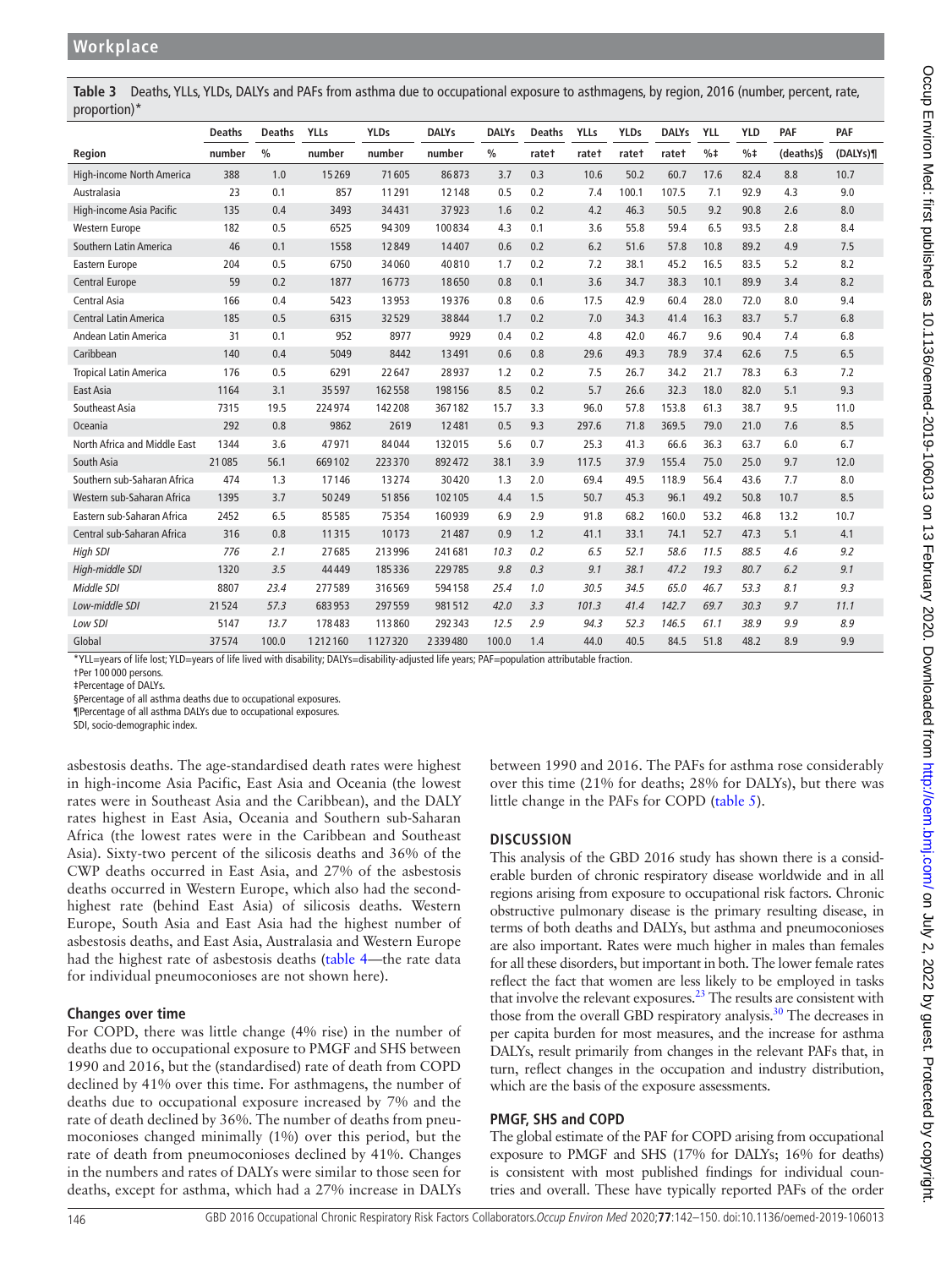<span id="page-5-0"></span>**Table 4** Global occupational-attributable deaths and DALYs from pneumoconioses due to exposure to pneumoconiotic dusts, by region, 2016 (number and rate)\*

| Region                        | <b>Deaths</b><br>Asb* | <b>Deaths</b><br>$CWP*$ | <b>Deaths</b><br>Sil* | <b>Deaths</b><br>Oth* | <b>Deaths</b><br>total | $\frac{0}{0}$ | <b>Death</b><br>ratet | YLLs %‡ | YLDs# | <b>DALYs</b> | DALYs % | <b>DALY</b><br>ratet |
|-------------------------------|-----------------------|-------------------------|-----------------------|-----------------------|------------------------|---------------|-----------------------|---------|-------|--------------|---------|----------------------|
| High-income North America     | 674                   | 283                     | 118                   | 78                    | 1153                   | 5.4           | 0.7                   | 55.6    | 44.4  | 27309        | 4.7     | 16.5                 |
| Australasia                   | 87                    | 1                       | 11                    | 6                     | 105                    | 0.5           | 0.8                   | 88.4    | 11.6  | 1444         | 0.3     | 10.8                 |
| High-income Asia Pacific      | 345                   | 279                     | 486                   | 477                   | 1587                   | 7.4           | 1.5                   | 95.9    | 4.1   | 21 6 57      | 3.8     | 21.4                 |
| <b>Western Europe</b>         | 948                   | 330                     | 1388                  | 147                   | 2814                   | 13.1          | 1.2                   | 92.2    | 7.8   | 35385        | 6.1     | 15.5                 |
| Southern Latin America        | 30                    | 17                      | 132                   | 18                    | 197                    | 0.9           | 0.7                   | 87.9    | 12.1  | 3236         | 0.6     | 12.5                 |
| Eastern Europe                | 37                    | 29                      | 35                    | 172                   | 272                    | 1.3           | 0.3                   | 56.5    | 43.5  | 8501         | 1.5     | 8.6                  |
| <b>Central Europe</b>         | 38                    | 75                      | 83                    | 64                    | 260                    | 1.2           | 0.4                   | 48.3    | 51.7  | 9058         | 1.6     | 16.0                 |
| Central Asia                  | 14                    | 3                       | $\overline{2}$        | 49                    | 68                     | 0.3           | 0.3                   | 63.9    | 36.1  | 2460         | 0.4     | 8.7                  |
| <b>Central Latin America</b>  | 38                    | 33                      | 90                    | 75                    | 235                    | 1.1           | 0.3                   | 49.5    | 50.5  | 9294         | 1.6     | 11.4                 |
| Andean Latin America          | 9                     | $\overline{7}$          | 20                    | 82                    | 117                    | 0.5           | 0.7                   | 91.3    | 8.7   | 2351         | 0.4     | 12.6                 |
| Caribbean                     | 4                     | $\overline{2}$          | 5                     | 13                    | 24                     | 0.1           | 0.1                   | 61.9    | 38.1  | 739          | 0.1     | 4.4                  |
| <b>Tropical Latin America</b> | 65                    | 50                      | 235                   | 117                   | 468                    | 2.2           | 0.6                   | 85.0    | 15.0  | 12780        | 2.2     | 16.1                 |
| East Asia                     | 345                   | 960                     | 6443                  | 1080                  | 8828                   | 41.1          | 1.5                   | 66.5    | 33.5  | 303318       | 52.6    | 49.8                 |
| Southeast Asia                | 37                    | 13                      | 39                    | 119                   | 208                    | 1.0           | 0.1                   | 24.8    | 75.2  | 16480        | 2.9     | 7.7                  |
| Oceania                       | 5                     | $\mathbf{1}$            | $\overline{7}$        | 17                    | 30                     | 0.1           | 1.4                   | 86.0    | 14.0  | 816          | 0.1     | 29.6                 |
| North Africa and Middle East  | 69                    | 43                      | 93                    | 195                   | 401                    | 1.9           | 0.3                   | 62.7    | 37.3  | 13882        | 2.4     | 8.2                  |
| South Asia                    | 547                   | 519                     | 1089                  | 1953                  | 4109                   | 19.1          | 0.9                   | 90.8    | 9.2   | 92603        | 16.0    | 18.4                 |
| Southern sub-Saharan Africa   | 133                   | 12                      | 51                    | 64                    | 260                    | 1.2           | 1.3                   | 92.6    | 7.4   | 6142         | 1.1     | 28.9                 |
| Western sub-Saharan Africa    | 10                    | 3                       | 5                     | 38                    | 57                     | 0.3           | 0.1                   | 74.8    | 25.2  | 2099         | 0.4     | 2.4                  |
| Eastern sub-Saharan Africa    | 47                    | 19                      | 55                    | 108                   | 229                    | 1.1           | 0.4                   | 89.6    | 10.4  | 5745         | 1.0     | 7.5                  |
| Central sub-Saharan Africa    | 12                    | 6                       | 15                    | 33                    | 66                     | 0.3           | 0.4                   | 90.0    | 10.0  | 1680         | 0.3     | 7.5                  |
| <b>High SDI</b>               | 2015                  | 977                     | 1855                  | 770                   | 5617                   | 26.1          | 1.0                   | 78.2    | 21.8  | 89690        | 15.5    | 17.3                 |
| High-middle SDI               | 307                   | 324                     | 1702                  | 569                   | 2902                   | 13.5          | 0.6                   | 59.2    | 40.8  | 90287        | 15.6    | 18.9                 |
| Middle SDI                    | 598                   | 778                     | 5277                  | 1521                  | 8173                   | 38.0          | 1.0                   | 68.6    | 31.4  | 273759       | 47.4    | 31.7                 |
| Low-middle SDI                | 485                   | 548                     | 1440                  | 1781                  | 4253                   | 19.8          | 0.8                   | 83.4    | 16.6  | 109444       | 19.0    | 18.2                 |
| Low SDI                       | 90                    | 57                      | 129                   | 266                   | 542                    | 2.5           | 0.4                   | 88.6    | 11.4  | 13797        | 2.4     | 8.8                  |
| Global                        | 3495                  | 2685                    | 10402                 | 4906                  | 21 4 8 8               | 100.0         | 0.8                   | 71.9    | 28.1  | 576977       | 100.0   | 21.9                 |

\*YLL=years of life lost; YLD=years of life lived with disability; DALYs=disability-adjusted life years; PAF=population attributable fraction; Asb'=asbestosis; CWP=coal workers' pneumoconiosis; 'Sil'=silicosis; 'Oth'=other pneumoconiosis.

†Per 100 000 persons.

‡Percentage of DALYs. SDI, socio-demographic index.

of 10%–15%, although much higher values have been estimated, particularly for non-smokers, typically due to differences in the level or type of exposures of the included subjects or the use of different assumptions[.1 10 31–35](#page-7-0) In addition, as smoking rates diminish, the PAF for occupational risk factors will increase. In comparison, the GBD 2016 study estimated PAFs for COPD in regard to smoking and SHS of 43% and ambient particulate matter pollution of 27%.<sup>22</sup> The CRA study (covering the year 2000) estimated 318000 deaths and PAFs from occupational exposure of 13% based on DALYs and 12% based on deaths.<sup>14</sup> The Burden of Obstructive Lung Disease (BOLD) study documented a direct relationship between COPD prevalence and number of years worked in dusty jobs. $36$ 

# **Asthmagens and asthma**

As with COPD related to occupational exposures, the occupational asthma PAF estimates of 10% for DALYs and 9% for deaths from this study are consistent with most published findings for individual countries, which are of the order of  $10\%$ – $15\%$ <sup>3781028</sup> and comparable to the PAF due to smoking (10% for DALYs; 14% for deaths).<sup>22</sup> The CRA study, which was based on the year 2000, estimated a PAF of 11% based on DALYs and 17% based on deaths (and estimated  $38000$  deaths),<sup>14</sup> the differences primarily arising from changes in the employment distribution and slight differences in the general methodology. $^2$ 

# **Pneumoconiotic dusts and pneumoconioses**

Obtaining reliable global information on pneumoconiosis cases is challenging. This analysis identified silicosis as the predominant pneumoconiosis, with much lower numbers of cases of asbestosis and CWP. The increase in rates with age is consistent with the published literature, $37$  and the number of deaths is consistent with the publicly available data for many countries, but also differs considerably for some others for which the estimates here are notably different from the numbers reported in the WHO Mortality Database.<sup>38</sup> The reason for this is not clear, but presumably is because of the use of different primary data sources and assumptions in the GBD modelling process. It is likely that most of the moderate proportion of pneumoconiosis deaths and DALYs (both 23%) coded in GBD 2016 as due to 'Other pneumoconioses' were actually due to silicosis, asbestosis or CWP, as these have always been identified as the three main pneumoconioses. The different coding is likely to have arisen due to incomplete coding in the source data and the way this was allocated to specific categories.

# **Methodological considerations and limitations**

Most of the methodological issues specific to the three main outcomes of interest have already been considered in the relevant sections of the Discussion. The main general uncertainties have been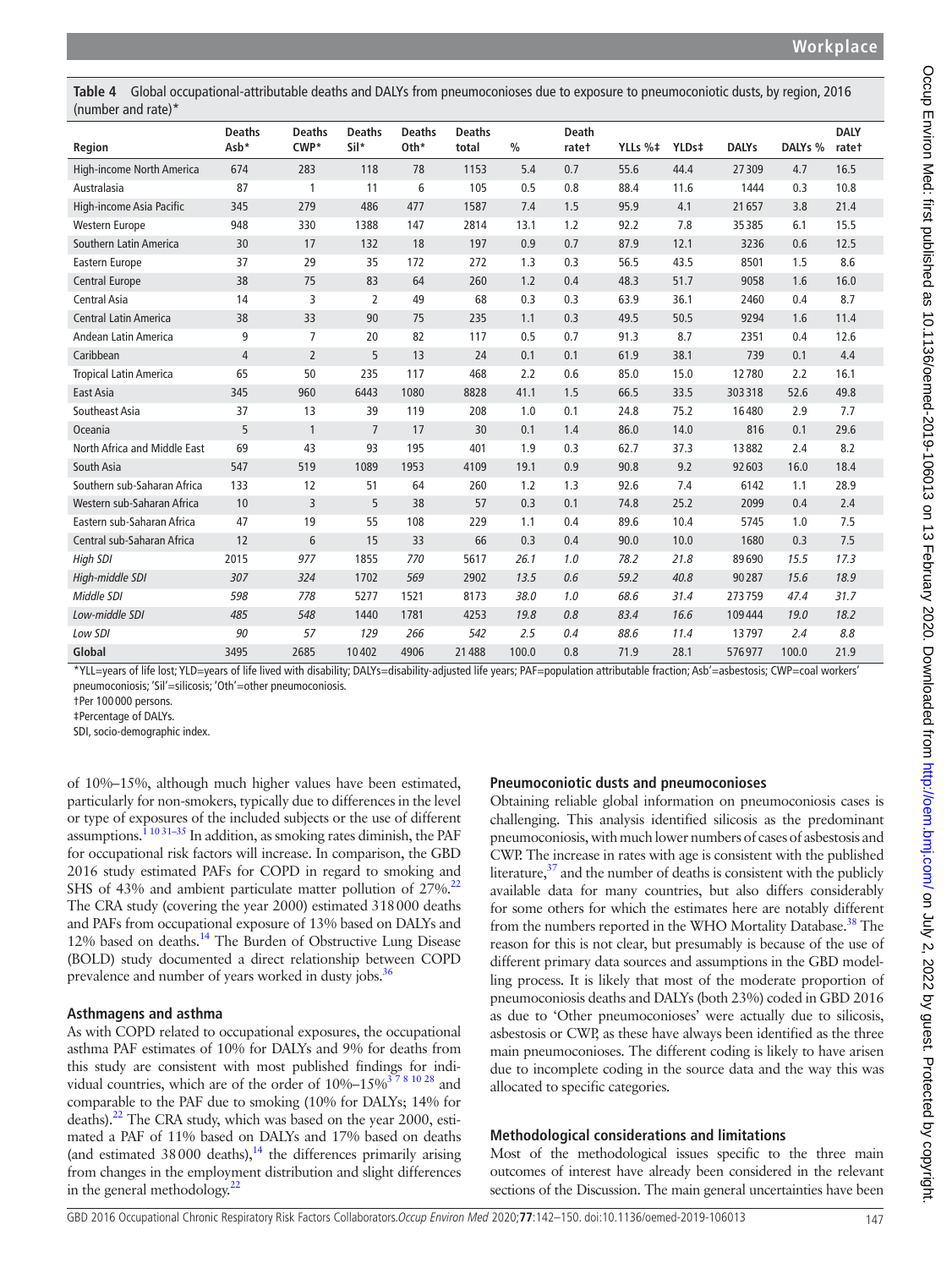<span id="page-6-0"></span>**Table 5** Change in global occupational-attributable deaths and DALYs from chronic respiratory disease due to occupational exposure to asthmagens, PMGF, SHS and pneumoconiotic dusts between 1990 and 2016, number and per capita (number and percent [95% uncertainty intervall)\*

|                      | <b>Deaths</b>             |                                               |                             | <b>DALYs</b>                                 |                             |                             |  |  |  |
|----------------------|---------------------------|-----------------------------------------------|-----------------------------|----------------------------------------------|-----------------------------|-----------------------------|--|--|--|
| <b>Risk factor</b>   | 1990+                     | 2016                                          | % change                    | 1990                                         | 2016                        | % change                    |  |  |  |
| Asthmagens           | 35228                     | 37574                                         | 6.7                         | 1845494                                      | 2339480                     | 26.8                        |  |  |  |
|                      | $(24103 - 48462)$         | $(28362 - 47936)$                             | $(-19.5 \text{ to } 36.1)$  | $(1406629 - 2327424)$                        | $(1860896 - 2923319)$       | $(0.8 \text{ to } 58.4)$    |  |  |  |
| PMGF+SHS             | 441702                    | 460080                                        | 4.2                         | 9825539                                      | 10687953                    | 8.8                         |  |  |  |
|                      | $(367000 - 521000)$       | $(381500 - 551300)$                           | $(-13.6 \text{ to } 24.8)$  | (8149400-11533600)                           | $(9019900 - 12517000)$      | $(-8.2 \text{ to } 27.4)$   |  |  |  |
| Pneumoconiotic dusts | 21 209                    | 21488                                         | 1.3                         | 567941                                       | 576977                      | 1.6                         |  |  |  |
|                      | $(16000 - 31400)$         | $(17900 - 25400)$                             | $(-15.6 \text{ to } 19.8)$  | $(442576 - 83255)$                           | $(493632 - 673528)$         | $(-13.1 \text{ to } 18.6)$  |  |  |  |
| Total                | 498139                    | 519142                                        | 4.2                         | 12238974                                     | 13604410                    | 11.2                        |  |  |  |
|                      | $(407000 - 600900)$       | $(427800 - 624600)$                           | $(-14.9 \text{ to } 25.4)$  | $(10667700 - 13881800)$                      | $(11 912 000 - 15 502,800)$ | $(-2.7 \text{ to } 26.7)$   |  |  |  |
|                      | Deaths per 100000 persons |                                               |                             | DALYs per 100000 persons                     |                             |                             |  |  |  |
| <b>Risk factor</b>   | 1990†                     | 2016                                          | % change                    | 1990                                         | 2016                        | % change                    |  |  |  |
| Asthmagens           | 2.2                       | 1.4                                           | $-36.0$                     | 108                                          | 85                          | $-21.4$                     |  |  |  |
|                      | $(1.5 - 3.0)$             | $(1.0 - 1.8)$                                 | $(-51.7 \text{ to } -18.1)$ | $(82 - 136)$                                 | $(67 - 106)$                | $(-37.5 \text{ to } -1.7)$  |  |  |  |
| PMGF+SHS             | 31.0                      | 18.2                                          | $-41.3$                     | 653                                          | 410                         | $-37.1$                     |  |  |  |
|                      | $(26.8 - 36.5)$           | $(15.0 - 21.9)$                               | $(-51.7 \text{ to } -29.4)$ | $(545 - 768)$                                | $(346 - 482)$               | $(-47.1 \text{ to } -26.1)$ |  |  |  |
| Pneumoconiotic dusts | 1.43                      | 0.84                                          | $-41.3$                     | 36                                           | 22                          | $-39.7$                     |  |  |  |
|                      | $(1.08 - 2.10)$           | $(0.70 - 0.99)$                               | $(-51.0 \text{ to } -30.8)$ | $(28 - 53)$                                  | $(19 - 26)$                 | $(-48.5 \text{ to } -29.7)$ |  |  |  |
| Total                | 34.6                      | 20.4                                          | $-40.9$                     | 796                                          | 517                         | $-35.1$                     |  |  |  |
|                      | $(28.4 - 41.6)$           | $(16.7 - 24.6)$                               | $(-51.6 \text{ to } -28.8)$ | $(655 - 957)$                                | $(431 - 613)$               | $(-45.8 \text{ to } -23.0)$ |  |  |  |
|                      |                           | Population attributable fraction (deaths) (%) |                             | Population attributable fraction (DALYs) (%) |                             |                             |  |  |  |
| <b>Risk factor</b>   | 1990*                     | 2016                                          | % change                    | 1990                                         | 2016                        | % change                    |  |  |  |
| Asthmagens           | $7.4(6.1 - 8.8)$          | $8.9(7.8-10.1)$                               | $20.6(5.4 - 36.0)$          | $7.7(6.8 - 8.8)$                             | $9.9(9.0-10.9)$             | 27.6 (16.0-40.3)            |  |  |  |
| PMGF+SHS             | 16.3                      | 15.7                                          | $-3.6$                      | 16.4                                         | 16.9                        | 2.5                         |  |  |  |
|                      | $(13.7 - 19.1)$           | $(13.8 - 18.6)$                               | $(-20.0 \text{ to } 14.0)$  | $(14.0 - 19.0)$                              | $(14.3 - 19.7)$             | $(-13.0 \text{ to } 19.8)$  |  |  |  |

\*DALYs=disability-adjusted Life Years; PMGF=particulate matter, gases and fumes; SHS=secondhand smoke.

†The numbers in brackets in the whole table are 95% uncertainty intervals.

considered in detail in the companion overview paper. $21$  Issues of particular relevance to the presented analysis included basing exposure prevalence estimates on industry (for PMGF and SHS) and occupation (for asthmagens); uncertainty in the prevalence and level of exposure to PMGF overall and in different industries; the potential for mismatch between the relative risk estimates used and the exposure circumstances to which they have been applied; not explicitly taking into account the potential effect of differences in smoking habits and environmental exposures between regions and over time; probable heterogeneity in terms of how chronic respiratory conditions are identified, diagnosed and managed worldwide; and not including some potentially relevant risk factors and outcomes such as respiratory infections,<sup>39</sup> other occupational causes of fibrosis apart from pneumoconioses and lung disease arising from nanoparticle exposure.<sup>40</sup> For both COPD and asthma, the extent and effect of any mismatch between the exposure and the relative risk estimate applied in LMI countries are not clear. It would be helpful to have usable information on this from LMI countries, which might allow different risk estimates to be applied in these countries if appropriate. However, currently the necessary data are not available.

# **Implications and uses of the data**

The main finding of this study is that workplace exposures resulting in COPD, asthma and pneumoconioses remain important contributors to the burden of disease in all regions of the world. The relevant exposures are respiratory and it should be possible to minimise all (or most), and in some instances to essentially eliminate them, through appropriate commitment to, and implementation of,

exposure control interventions to decrease the airborne exposure levels of the relevant hazards. However, it must be recognised that there are a range of PMGF implicated as increasing the risk of COPD and hundreds of known occupational asthmagens. Elimination or appropriate control of many of these exposures will take considerable resources and effort and requires continued vigilance. The study does not provide information on the cost or practicality of eliminating or better controlling the relevant exposures, and the results for COPD and pneumoconioses largely reflect past exposures. However, the high burden of COPD cases suggests the relevant exposures should be a priority in the area of occupational airborne exposures resulting in chronic respiratory disease. The findings also have implications for healthcare costs and social protection in older individuals. Finally, further investment in country-level data sources, especially in LMI countries, would help improve the accuracy and usefulness of the estimates generated by the GBD study.

# **Conclusions**

There are many respiratory conditions that can arise directly, or indirectly, from work. The results from this study indicate that non-malignant/non-infectious respiratory diseases arising from occupational exposures are an important cause of death and disability worldwide. Many of these cases should be preventable by adopting better health and safety approaches, particularly through improved engineering and working conditions.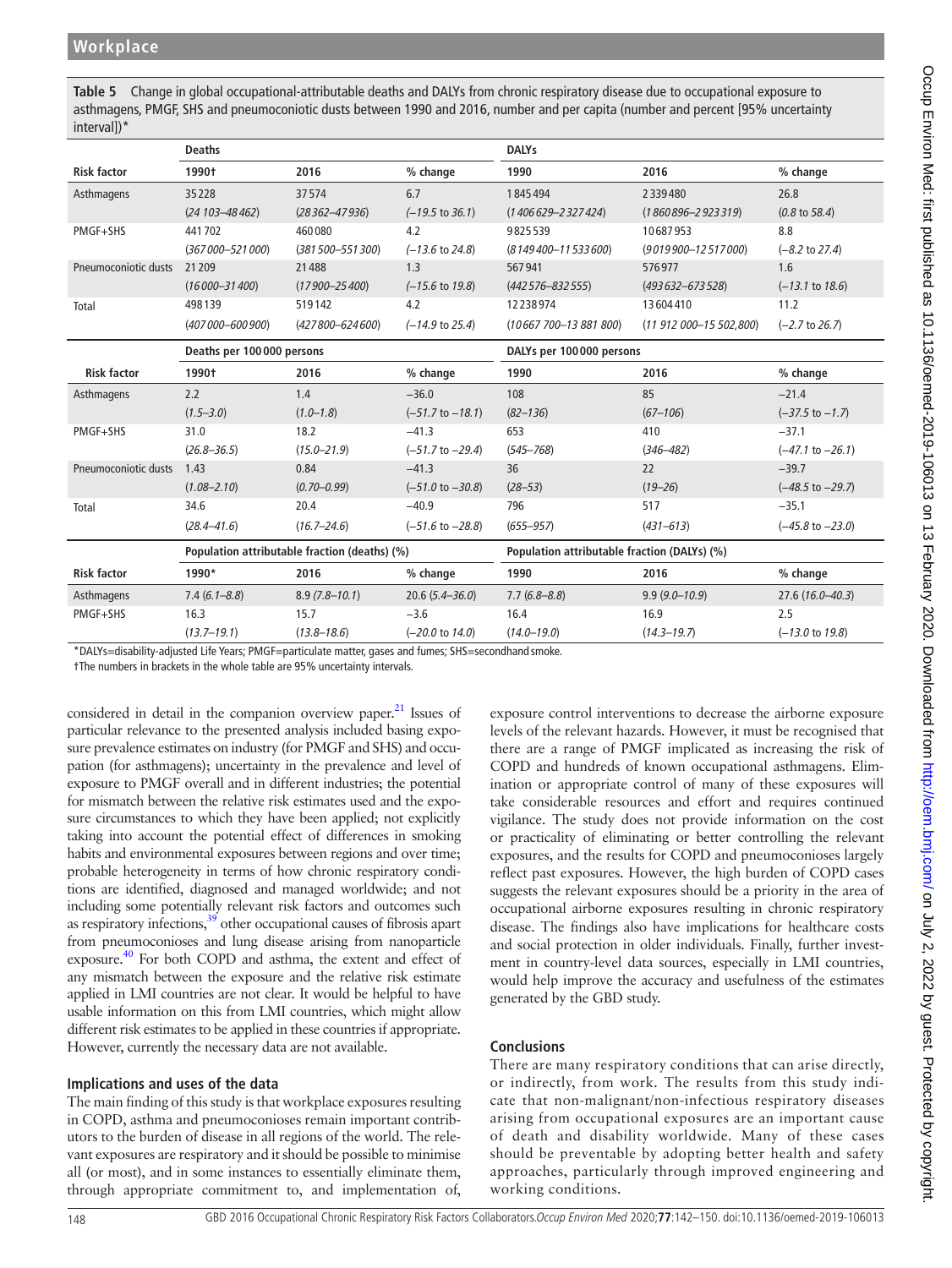**Collaborators** Collaborators details are as follows: Tim Driscoll, Kyle Steenland, Neil Pearce, Lesley Rushton, Sally J. Hutchings, Kurt Straif, Degu Abate, Dilaram Acharya, Anurag Agrawal, Fares Alahdab, Kefyalew Addis Alene, Sofia Androudi, Mina Anjomshoa, Carl Abelardo T. Antonio, Olatunde Aremu, Zerihun Ataro, Alaa Badawi, Joseph Adel Mattar Banoub, Suzanne Lyn Barker-Collo, Neeraj Bedi, Derrick A. Bennett, Robert Bernstein214, Mircea Beuran, Krittika Bhattacharyya, Ali Bijani, Zahid A. Butt, Juan J. Carrero, Carlos A. Castañeda-Orjuela, Odgerel Chimed-Ochir, Lalit Dandona, Rakhi Dandona, Anh Kim Dang, Ahmad Daryani, Beruk Berhanu Desalegn, Samath Dhamminda Dharmaratne, Shirin Djalalinia, Eleonora Dubljanin, Soheil Ebrahimpour, Ziad El-Khatib, Mohammad Fareed, Andre Faro, Eduarda Fernandes, Florian Fischer, Takeshi Fukumoto, Silvano Gallus, Teklu Gebrehiwo Gebremichael, Kebede Embaye Gezae, Ayman Grada, Yuming Guo, Rahul Gupta, Arvin Haj-Mirzaian, Arya Haj-Mirzaian, Samer Hamidi, Mehedi Hasan, Milad Hasankhani, Simon I. Hay, Chi Linh Hoang, Michael K. Hole, H Dean Hosgood, Mihaela Hostiuc, Sorin Hostiuc, Seyed Sina Naghibi Irvani, Sheikh Mohammed Shariful Islam, Mihajlo Jakovljevic, Ravi Prakash Jha, Jost B. Jonas, Amaha Kahsay, Amir Kasaeian, Norito Kawakami, Yousef Saleh Khader, Morteza Abdullatif Khafaie, Ejaz Ahmad Khan, Mohammad Hossein Khosravi, Jagdish Khubchandani, Yun Jin Kim, Ruth W. Kimokoti, Adnan Kisa, Manolis Kogevinas215, Soewarta Kosen, Parvaiz A. Koul, Ai Koyanagi, Barthelemy Kuate Defo, G Anil Kumar, Dharmesh Kumar Lal, Arman Latifi, James Leigh, Miriam Levi, Shanshan Li, Shai Linn, Narayan Bahadur Mahotra, Marek Majdan, Reza Malekzadeh, Mohammad Ali Mansournia, Francisco Rogerlândio Martins-Melo, Benjamin Ballard Massenburg, Varshil Mehta, Addisu Melese, Mulugeta Melku, Ziad A. Memish, Walter Mendoza, Tuomo J. Meretoja, Tomislav Mestrovic, GK Mini, Erkin M. Mirrakhimov, Babak Moazen, Naser Mohammad Gholi Mezerji, Shafiu Mohammed, Ali H Mokdad, Lorenzo Monasta, Yoshan Moodley, Mahmood Moosazadeh, Ghobad Moradi, Lidia Morawska, Shane Douglas Morrison, Seyyed Meysam Mousavi, Ghulam Mustafa, Vinay Nangia, Ionut Negoi, Ruxandra Irina Negoi, Cuong Tat Nguyen, Trang Huyen Nguyen, Molly R. Nixon, Richard Ofori-Asenso, Felix Akpojene Ogbo, Andrew T. Olagunju, Bolajoko Olubukunola Olusanya, Mahesh P A, Songhomitra Panda-Jonas, Eun-Kee Park, Sanghamitra Pati, Mostafa Qorbani, Anwar Rafay, Alireza Rafiei, Fakher Rahim, Vafa Rahimi-Movaghar, Fatemeh Rajati, Robert C. Reiner, Satar Rezaei, Leonardo Roever, Luca Ronfani, Gholamreza Roshandel, Basema Saddik, Saeid Safiri, Mohammad Ali Sahraian, Abdallah M. Samy, David C. Schwebel, Sadaf G. Sepanlou, Berrin Serdar, Masood Ali Shaikh, Aziz Sheikh, Mika Shigematsu, Rahman Shiri, Reza Shirkoohi, Si Si, João Pedro Silva, Dhirendra Narain Sinha, Moslem Soofi, Joan B. Soriano, Chandrashekhar T. Sreeramareddy, Jeffrey D. Stanaway, Mark A. Stokes, Mu'awiyyah Babale Sufiyan, Ipsita Sutradhar, Rafael Tabarés-Seisdedos, Ken Takahashi, Yonatal Mesfin Tefera, Mohamad-Hani Temsah, Marcos Roberto Tovani-Palone, Bach Xuan Tran, Khanh Bao Tran, Lorainne Tudor Car, Irfan Ullah, Pascual R. Valdez, Job F. M. van Boven, Tommi Juhani Vasankari, Francesco S. Violante, Giang Thu Vu, Gregory R. Wagner, Yasir Waheed, Yuan-Pang Wang, Biruck Desalegn Yirsaw, Naohiro Yonemoto, Chuanhua Yu, Mohammad Zamani, and Stephen S. Lim [\(online](https://dx.doi.org/10.1136/oemed-2019-106013)  [supplementary file\)](https://dx.doi.org/10.1136/oemed-2019-106013)

**Contributors** The draft manuscript was prepared by Tim Driscoll, with input from Sally Hutchings, Lesley Rushton, Kyle Steenland and Kurt Straif. All listed authors have contributed appropriately to the GBD project and to the review and modification of the manuscript. The final manuscript was prepared by TD following comments from co-authors and Journal reviewers and editors.

**Funding** The overall GBD study is partly funded by the Bill & Melinda Gates Foundation. The work reported in this paper was partly supported by funding from the World Health Organization. The funders had no role in the study design, data collection, data analysis, data interpretation or writing of the report. The authors had access to the data in the study and the final responsibility to submit the paper.

**Disclaimer** The views expressed are those of the authors and not necessarily those of the NHS, the NIHR or the Department of Health.

**Competing interests** CATA reports personal fees from Johnson & Johnson (Philippines), Inc., outside the submitted work. NK reports personal fees from Junpukai Foundation and Softbank, Co.; and grants from Fujitsu, LTD, Fujitsu Software Technologies, LTD and Softbank, Co., outside the submitted work. JK reports grants from Merck Pharmaceuticals, outside the submitted work. TJM reports grants from Cancer Foundation Finland sr., during the conduct of the study.

**Patient consent for publication** Not required.

**Provenance and peer review** Not commissioned; externally peer reviewed.

**Data availability statement** Data are available in a public, open access repository. The data on which this analysis is based are available on the GBD Compare web site (https:// vizhub. healthdata. org/ gbd- compare/). Some of the raw data (where data owners give permission or where it is already public access) is available on the data section of the IHME GBD web site ([http://www.](http://www/) healthdata. org/gbd/ data).

**Open access** This is an open access article distributed in accordance with the Creative Commons Attribution 4.0 Unported (CC BY 4.0) license, which permits others to copy, redistribute, remix, transform and build upon this work for any purpose, provided the original work is properly cited, a link to the licence is given, and indication of whether changes were made. See: [https://creativecommons.org/](https://creativecommons.org/licenses/by/4.0/) [licenses/by/4.0/.](https://creativecommons.org/licenses/by/4.0/)

#### **References**

- <span id="page-7-0"></span>1 Fishwick D, Sen D, Barber C, et al. Occupational chronic obstructive pulmonary disease: a standard of care. [Occup Med](http://dx.doi.org/10.1093/occmed/kqv019) 2015;65:270-82.
- 2 Omland Øyvind, Würtz ET, Aasen TB, et al. Occupational chronic obstructive pulmonary disease: a systematic literature review. [Scand J Work Environ Health](http://dx.doi.org/10.5271/sjweh.3400) 2014;40:19-35.
- <span id="page-7-13"></span>3 Tarlo S, Malo J. Fourth jack Pepys workshop on asthma in the workplace participants. An official American thoracic Society proceedings: work-related asthma and airway diseases. presentations and discussion from the fourth jack Pepys workshop on asthma in the workplace. Ann Am Thorac Soc 2013;10:S17–S2.
- 4 Blanc PD. Occupation and COPD: a brief review. [J Asthma](http://dx.doi.org/10.3109/02770903.2011.611957) 2012;49:2-4.
- <span id="page-7-11"></span>5 Blanc PD, Iribarren C, Trupin L, et al. Occupational exposures and the risk of COPD:
- dusty trades revisited. [Thorax](http://dx.doi.org/10.1136/thx.2008.099390) 2009;64:6-12. 6 Rushton L. Occupational causes of chronic obstructive pulmonary disease. [Rev Environ](http://dx.doi.org/10.1515/REVEH.2007.22.3.195)  [Health](http://dx.doi.org/10.1515/REVEH.2007.22.3.195) 2007;22:195–212.
- <span id="page-7-12"></span>7 Karjalainen A, Kurppa K, Martikainen R, et al. Exploration of asthma risk by occupation - extended analysis of an incidence study of the Finnish population. Scand [J Work Environ Health](http://dx.doi.org/10.5271/sjweh.646) 2002;28:49–57.
- 8 Karjalainen A, Kurppa K, Martikanen R, et al. Work is related to a substantial portion of adult-onset asthma incidence in the Finnish population. [Am J Respir Crit Care Med](http://dx.doi.org/10.1164/ajrccm.164.4.2012146) 2001;164:565–8.
- 9 Kogevinas M, Zock J-P, Jarvis D, et al. Exposure to substances in the workplace and new-onset asthma: an international prospective population-based study (ECRHS-II). [The Lancet](http://dx.doi.org/10.1016/S0140-6736(07)61164-7) 2007;370:336–41.
- 10 Eisner MD, Anthonisen N, Coultas D, et al. An official American thoracic Society public policy statement: novel risk factors and the global burden of chronic obstructive pulmonary disease. [Am J Respir Crit Care Med](http://dx.doi.org/10.1164/rccm.200811-1757ST) 2010;182:693-718.
- <span id="page-7-1"></span>11 Blackley DJ, Halldin CN, Laney AS. Continued Increase in Prevalence of Coal Workers' Pneumoconiosis in the United States, 1970–2017. [Am J Public Health](http://dx.doi.org/10.2105/AJPH.2018.304517) 2018;108:1220–2.
- 12 Hoy RF, Baird T, Hammerschlag G, et al. Artificial stone-associated silicosis: a rapidly emerging occupational lung disease. [Occup Environ Med](http://dx.doi.org/10.1136/oemed-2017-104428) 2018;75:3-5.
- <span id="page-7-2"></span>13 Nelson DI, Concha-Barrientos M, Driscoll T, et al. The global burden of selected occupational diseases and injury risks: methodology and summary. [Am J Ind Med](http://dx.doi.org/10.1002/ajim.20211) 2005;48:400–18.
- <span id="page-7-3"></span>14 Driscoll T, Nelson DI, Steenland K, et al. The global burden of non-malignant respiratory disease due to occupational airborne exposures. [Am J Ind Med](http://dx.doi.org/10.1002/ajim.20210) 2005;48:432–45.
- <span id="page-7-4"></span>15 Lim SS, Vos T, Flaxman AD, et al. A comparative risk assessment of burden of disease and injury attributable to 67 risk factors and risk factor clusters in 21 regions, 1990–2010: a systematic analysis for the global burden of disease study 2010. The [Lancet](http://dx.doi.org/10.1016/S0140-6736(12)61766-8) 2012;380:2224–60.
- <span id="page-7-5"></span>16 GBD. Global, regional, and national comparative risk assessment of 79 behavioural, environmental and occupational, and metabolic risks or clusters of risks in 188 countries, 1990–2013: a systematic analysis for the global burden of disease study 2013. Lancet 2015;388:1659–724.
- 17 Forouzanfar MH, Afshin A, Alexander LT, et al. Global, regional, and national comparative risk assessment of 79 behavioural, environmental and occupational, and metabolic risks or clusters of risks, 1990–2015: a systematic analysis for the global burden of disease study 2015. [Lancet](http://dx.doi.org/10.1016/S0140-6736(16)31679-8) 2016;388:1659–724.
- <span id="page-7-6"></span>18 Gakidou E, Afshin A, Abajobir AA, et al. Global, regional, and national comparative risk assessment of 84 behavioural, environmental and occupational, and metabolic risks or clusters of risks, 1990–2016: a systematic analysis for the global burden of disease study 2016. [Lancet](http://dx.doi.org/10.1016/S0140-6736(17)32366-8) 2017;390:1345-422.
- 19 Stanaway JD, Afshin A, Gakidou E, et al. Global, regional, and national comparative risk assessment of 84 behavioural, environmental and occupational, and metabolic risks or clusters of risks for 195 countries and territories, 1990–2017: a systematic analysis for the global burden of disease study 2017. [Lancet](http://dx.doi.org/10.1016/S0140-6736(18)32225-6) 2018;392:1923-94.
- <span id="page-7-7"></span>20 GBD 2016 Occupational Carcinogens Collaborators. Global and regional burden of cancer in 2016 arising from occupational exposure to selected carcinogens: a systematic analysis for the global burden of disease study 2016. Occup Environ Med 2020;77:151–9.
- <span id="page-7-8"></span>21 GBD 2016 Occupational Risk Factors Collaborators. Global and regional burden of disease and injury in 2016 arising from occupational exposures: a systematic analysis for the global burden of disease study 2016. Occup Environ Med 2020;77:133–41.
- <span id="page-7-9"></span>22 Institute for Health Metrics and Evaluation. GBD compare. Seattle, WA: IHME, University of Washington, 2017.
- <span id="page-7-10"></span>23 International Labour Office. ILOSTAT database. Geneva: ILO, 2015.